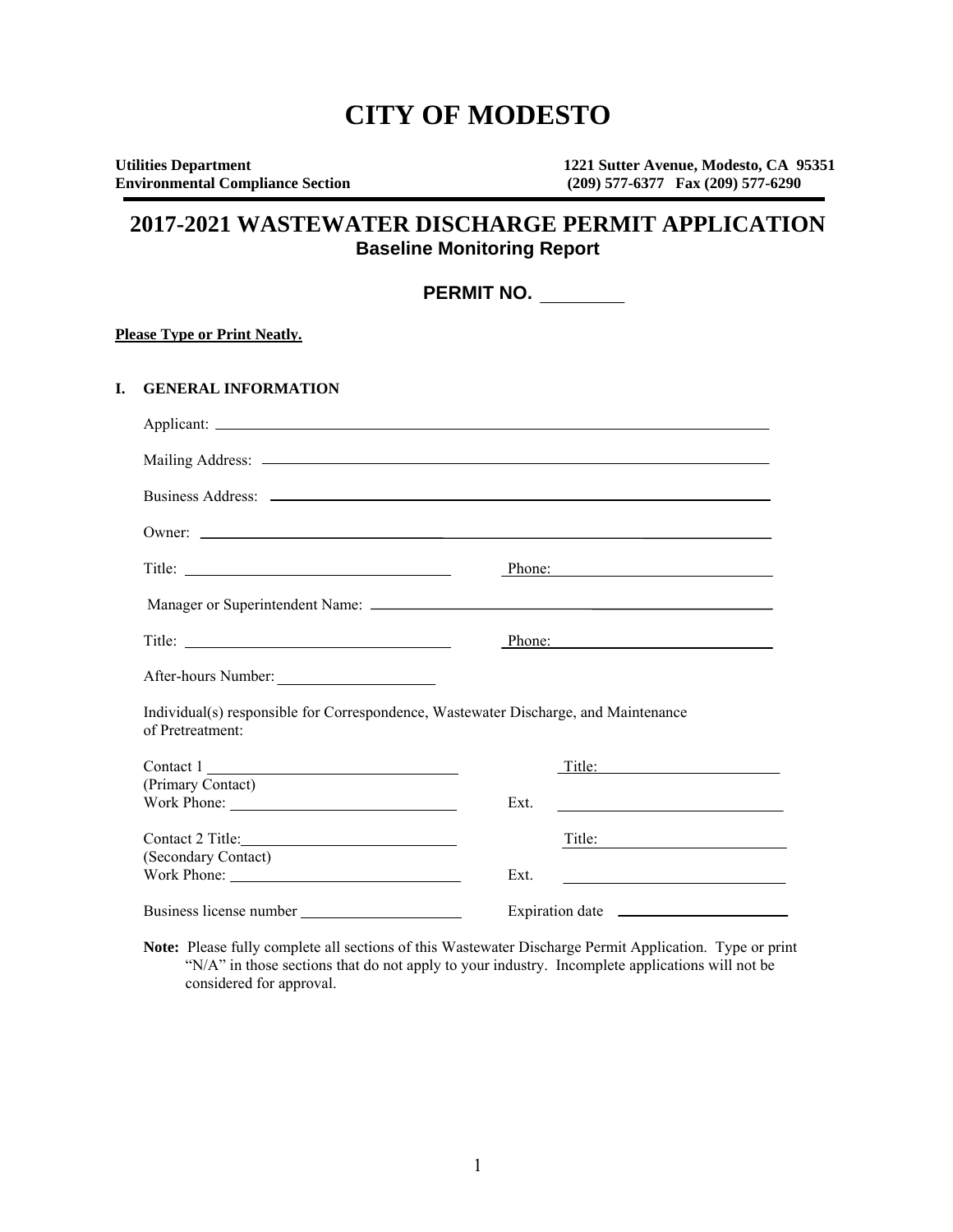## **II. TYPE OF INDUSTRY**

A. The Environmental Compliance Section shall assign the appropriate Wastewater Pretreatment Program Classification to new industries.

| Wastewater Discharge Permit Number                                                               |             |         |          |     |
|--------------------------------------------------------------------------------------------------|-------------|---------|----------|-----|
| Permit Type:                                                                                     | <b>New</b>  | Renewal | Modified |     |
| Permit Classification:                                                                           | Categorical | Major   | Minor    | Dry |
| Federal categorical<br>regulations that apply:<br>(Categorical industries only)<br>40 CFR, part: |             |         |          |     |

B. Environmental Control Permits - 40 CFR 403.12(b)(2)

Please list all environmental control permits held by or for your facility.

| <b>Permitting Agency</b> | Permit type | <b>ID</b> Number | Wastewater discharge<br>Y/N |
|--------------------------|-------------|------------------|-----------------------------|
|                          |             |                  |                             |
|                          |             |                  |                             |
|                          |             |                  |                             |
|                          |             |                  |                             |

Does your facility have air pollution control device(s) which produce a discharge to the sewer?

Yes No

If yes, please describe the device and the nature of discharge**.** 

C. Describe the manufacturing process or operation: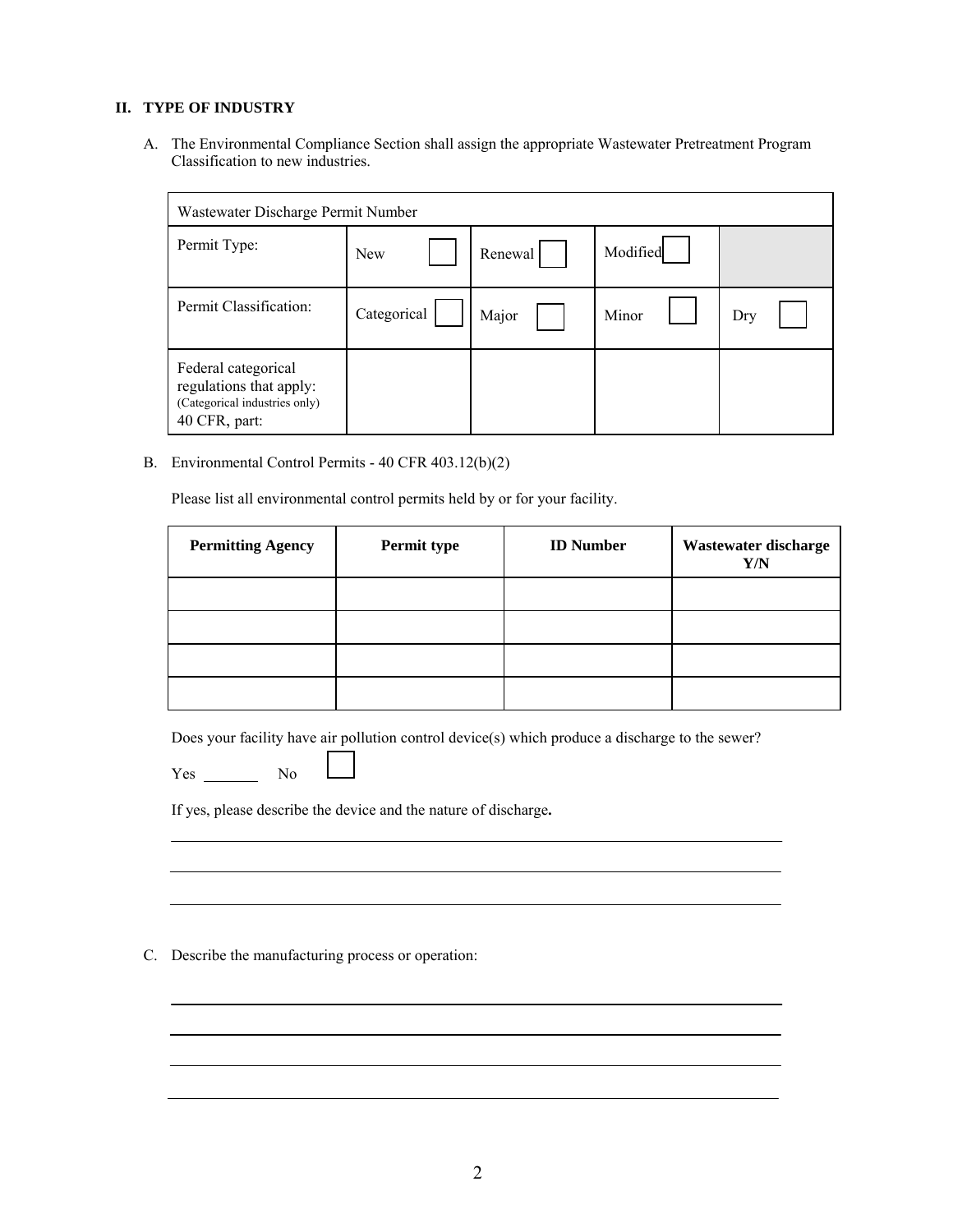D. List the types of products manufactured. **[Categorical Industrial Users (CIUs) Only]**

| <b>Products</b> |  |  |  |
|-----------------|--|--|--|
|                 |  |  |  |
|                 |  |  |  |

E. State average rates of production. **[Categorical Industrial Users (CIUs) Only]**

|                            | 2 | 3 |
|----------------------------|---|---|
| Name of unit<br>operations |   |   |
| Unit of production         |   |   |
| Daily production rate      |   |   |
| Monthly production<br>rate |   |   |
| NAICS/SIC                  |   |   |

## **III. TYPE OF DISCHARGE**

A. Industrial Users Site Specific Sampling Location

Positive identification of the sampling location is mandatory for permit approval. Complete a sampling location narrative below. Please provide a clear, precise, description.

I

B. Flow Measurement 40 CFR 403.12(b)(4)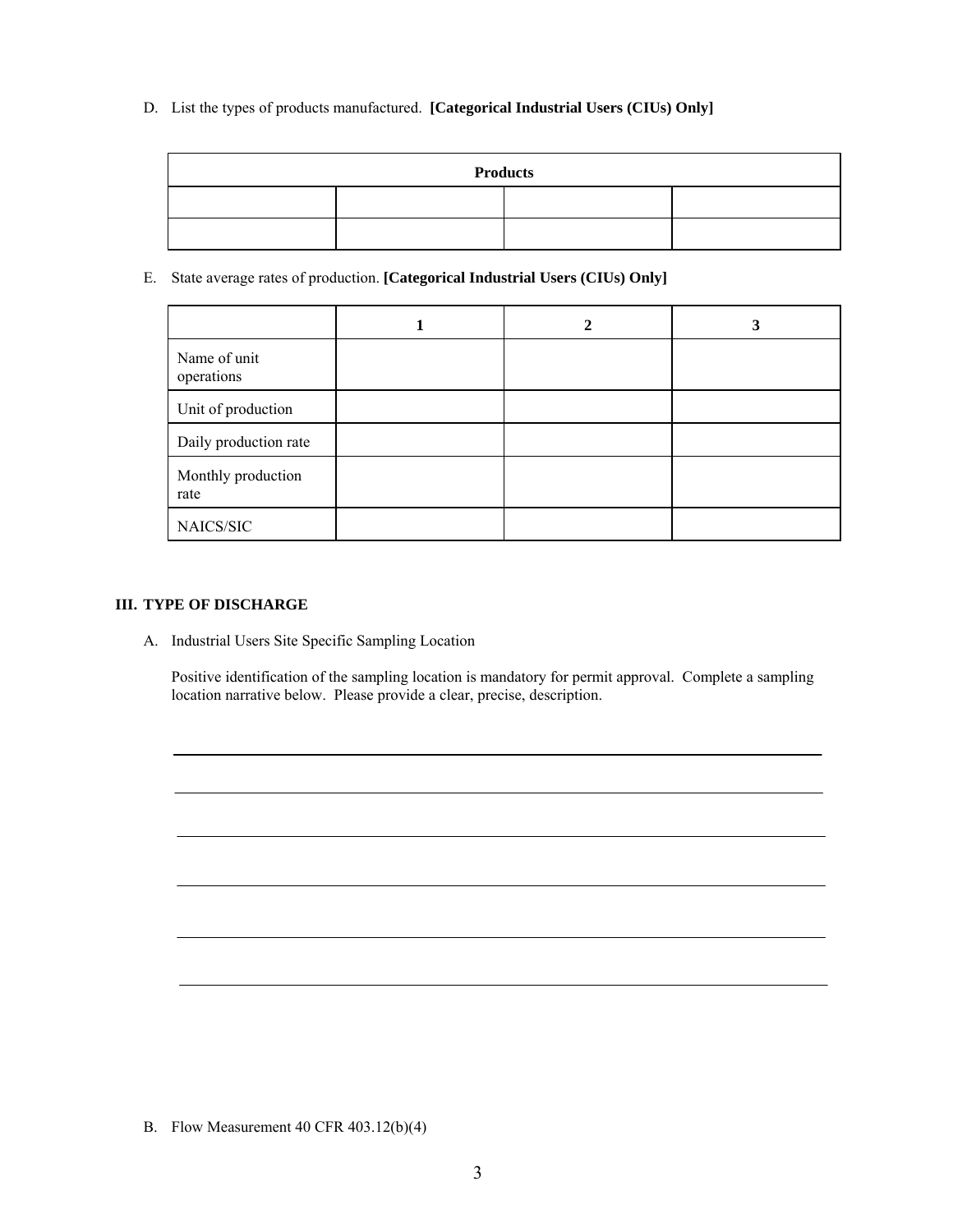| Description of<br>Flow                                             | Average Daily<br>Flow | Maximum Daily<br>Flow | Estimated or<br>Measured Flow?<br>$(E)$ or $(M)$ | Does waste<br>stream receive<br>Pretreatment?<br>Yes or No |
|--------------------------------------------------------------------|-----------------------|-----------------------|--------------------------------------------------|------------------------------------------------------------|
| Categorical<br>Process Flow                                        |                       |                       |                                                  |                                                            |
| Process Flow                                                       |                       |                       |                                                  |                                                            |
| <b>Dilution Flows</b><br>(boiler/non-<br>contact cooling<br>water) |                       |                       |                                                  |                                                            |
| <b>Totals</b>                                                      |                       |                       |                                                  |                                                            |

# C. Batch

 $\overline{a}$ 

Describe the nature of the manufacturing operation resulting in batch discharge to the sewer (e.g., tank or vat cleaning, holding tank discharge, freezer defrost):

| <b>Batch Discharges</b>              |             |                                          |                                            |                       |  |
|--------------------------------------|-------------|------------------------------------------|--------------------------------------------|-----------------------|--|
| Number of<br>Discharges per<br>month | Time of day | Days of the week S,<br>M, T, W, TH, F, S | Average quantity<br>per batch<br>(gallons) | Flow Rate<br>(g.p.m.) |  |
|                                      |             |                                          |                                            |                       |  |
|                                      |             |                                          |                                            |                       |  |
|                                      |             |                                          |                                            |                       |  |

# D. Dilution Flows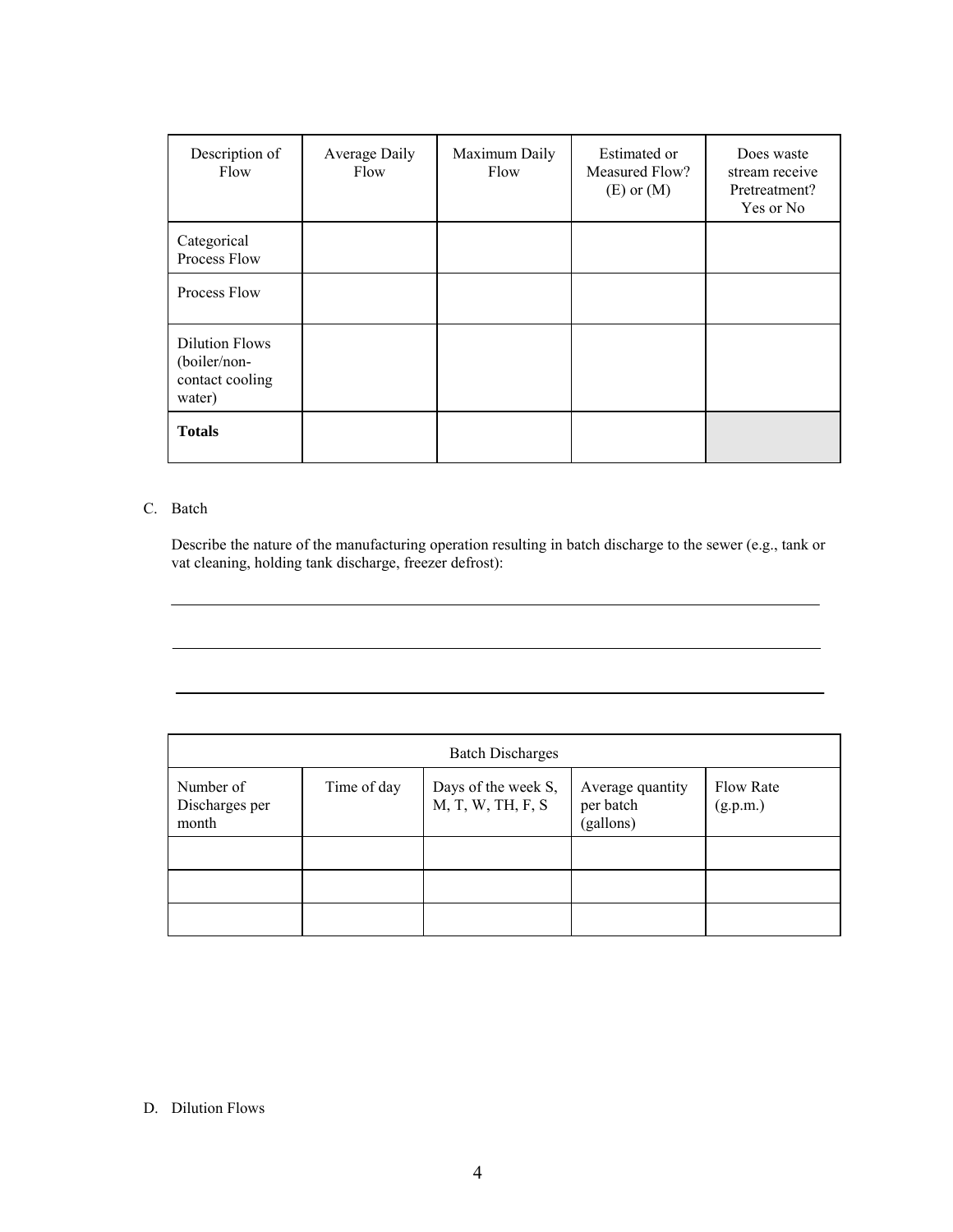| Boiler blowdown in g.p.m. | Cooling Tower Blow down in g.p.m. |
|---------------------------|-----------------------------------|
|                           |                                   |
|                           |                                   |

What percentage of your discharge, if any, is made up of uncontaminated water? (e.g. cooling water for canned foods, etc.) \_\_\_\_\_\_\_\_\_\_ %.

Explain

E. Is storm water from your site discharged to the City sewer?

| Yes | Nο | If yes, square footage | of area that drains to the City sewer. |
|-----|----|------------------------|----------------------------------------|
|-----|----|------------------------|----------------------------------------|

F. Continuous Flows

State your discharge rates based on the month of highest discharge.

Peak Hourly Flow GPH GPH

Peak Monthly Flow \_\_\_\_\_\_\_\_\_\_\_\_\_\_\_\_\_\_\_\_ MG/mo., state month \_\_\_\_\_\_\_\_\_\_\_\_\_\_\_\_\_\_\_\_\_

| Peak Daily Flow in Million Gallons Day (MGD) |                  |                    |                    |  |
|----------------------------------------------|------------------|--------------------|--------------------|--|
| <b>Month</b>                                 | Continuous (MGD) | <b>Batch (MGD)</b> | <b>Total (MGD)</b> |  |
| January                                      |                  |                    |                    |  |
| February                                     |                  |                    |                    |  |
| March                                        |                  |                    |                    |  |
| April                                        |                  |                    |                    |  |
| May                                          |                  |                    |                    |  |
| June                                         |                  |                    |                    |  |
| July                                         |                  |                    |                    |  |
| August                                       |                  |                    |                    |  |
| September                                    |                  |                    |                    |  |
| October                                      |                  |                    |                    |  |
| November                                     |                  |                    |                    |  |
| December                                     |                  |                    |                    |  |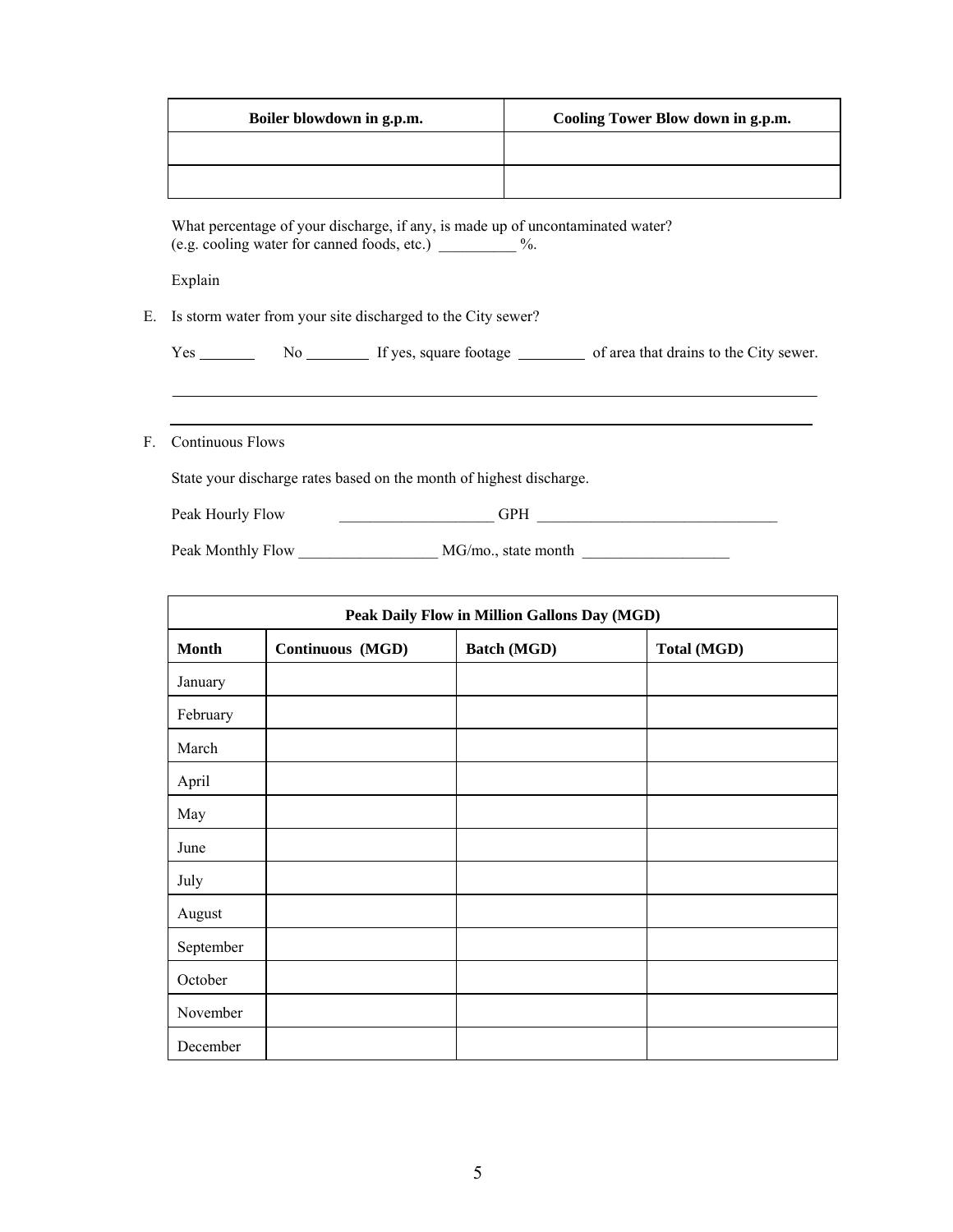# **IV. PROJECTED DISCHARGE LOADING**

| <b>Month</b>  | <b>Maximum Flow (MG/mo)</b> | <b>BOD Maximum (lbs/mo)</b> | SS Maximum (lbs/mo) |
|---------------|-----------------------------|-----------------------------|---------------------|
| January       |                             |                             |                     |
| February      |                             |                             |                     |
| March         |                             |                             |                     |
| April         |                             |                             |                     |
| May           |                             |                             |                     |
| June          |                             |                             |                     |
| July          |                             |                             |                     |
| August        |                             |                             |                     |
| September     |                             |                             |                     |
| October       |                             |                             |                     |
| November      |                             |                             |                     |
| December      |                             |                             |                     |
|               |                             |                             |                     |
| <b>TOTALS</b> |                             |                             |                     |

## **V. CHARACTER OF WASTEWATER**

L

 $\overline{a}$ 

 $\overline{a}$ 

A. State the average values for the following constituents:

| Mg/I BOD <sup>5</sup> | Monthly |       |
|-----------------------|---------|-------|
| Mg/1SS                | Monthly |       |
| pH range              | Daily   |       |
| Temp range, Avg.      | tο      | Daily |
| $Mg/I$ TDS            | Monthly |       |

 **Note:** If there is a seasonal variation in your discharge, describe the seasonal changes in the character of your wastewater.

B. Indicate, which, if any, of the constituents, characteristics or substances listed on the following Elements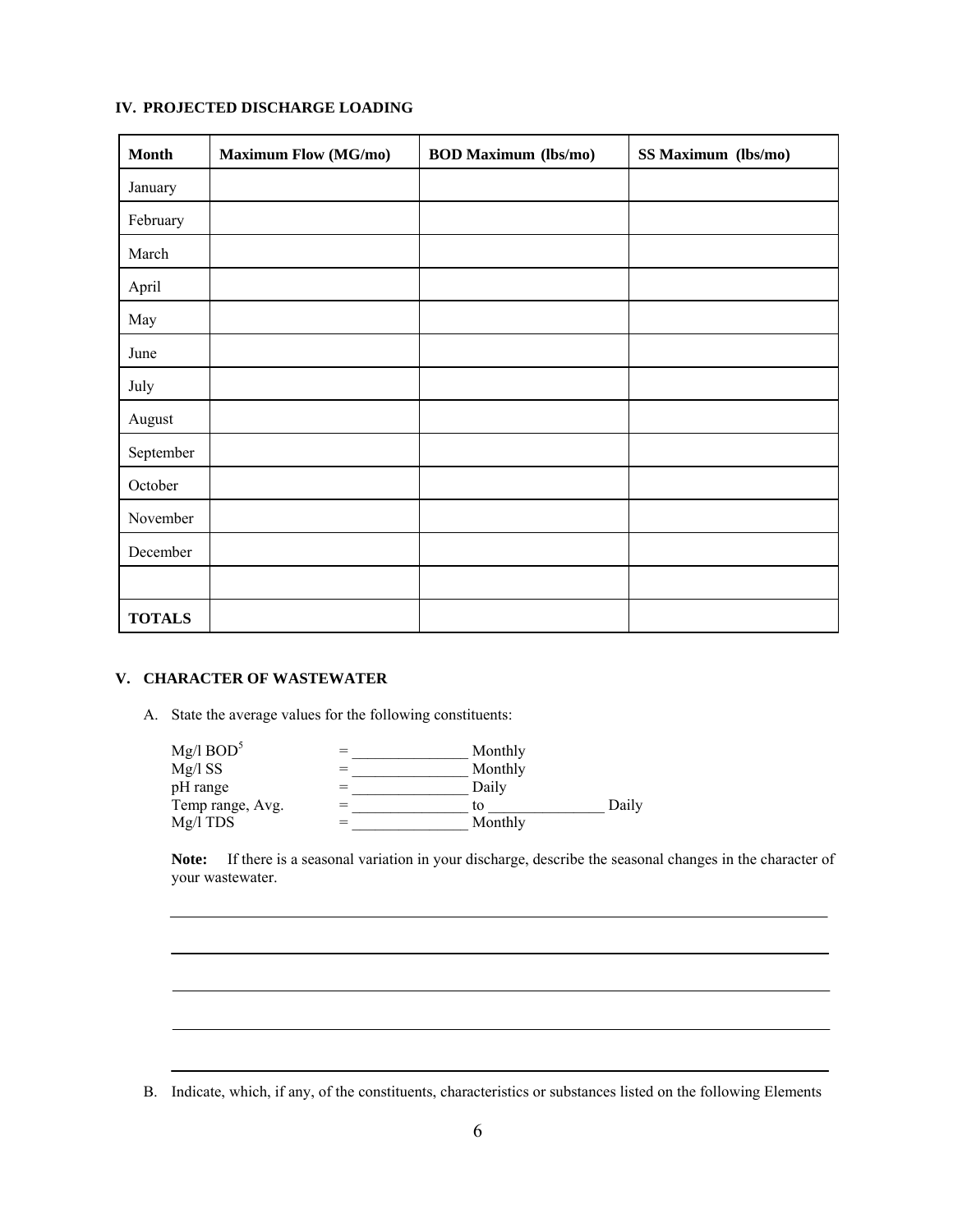Table are, or may be, present in the wastewater discharged from your facility. Also, include known or estimated concentrations value in mg/l.

#### **ELEMENTS TABLE**

Please identify any constituents, characteristics or substances listed that are or can be present in the wastewater discharged from your facility. Place an (X) next to the constituent code.

| <b>Constituents</b> | Code            | X | <b>Constituents</b> | Code            | $\boldsymbol{\mathsf{X}}$ | <b>Constituents</b>    | Code            | X |
|---------------------|-----------------|---|---------------------|-----------------|---------------------------|------------------------|-----------------|---|
| Algicides           | <b>ALGC</b>     |   | Formaldehyde        | <b>HCHO</b>     |                           | Selenium               | Se              |   |
| Aluminum            | Al              |   | Hydro-carbons*      | <b>HC</b>       |                           | Silver                 | Ag              |   |
| Ammonia             | NH <sub>3</sub> |   | Iodine              |                 |                           | Sodium                 | Na              |   |
| Antimony            | Sb              |   | Iron                | Fe              |                           | Solvents*              | Solv            |   |
| Arsenic             | As              |   | Lead                | Pb              |                           | Sulfate                | SO <sub>4</sub> |   |
| <b>Barium</b>       | Ba              |   | Magnesium           | Mg              |                           | Sulfide                | $S=$            |   |
| Beryllium           | Be              |   | Manganese           | Mn              |                           | <b>Sulfite</b>         | $SO3$ -         |   |
| Boron               | B               |   | Mercury             | Hg              |                           | <b>Surfactant MBAS</b> | <b>MBAS</b>     |   |
| <b>Bromine</b>      | Br              |   | Molybdenum          | Mo              |                           | Temp Above 120 F       | Temp            |   |
| Cadmium             | Cd              |   | Nickel              | Ni              |                           | Titanium               | Ti              |   |
| Calcium             | Ca              |   | Oil & Grease        | O&G             |                           | Tin                    | Sn              |   |
| Chlorine            | Cl <sub>2</sub> |   | Pesticides*         | Pest            |                           | Toxic Organics*        | <b>TTO</b>      |   |
| Chloride            | CI              |   | pH Increase         | pH              |                           | Vanadium               | $\vee$          |   |
| Chromium            | Cr              |   | pH Decrease         | pH <sub>2</sub> |                           | Volatile Acids*        | <b>TVA</b>      |   |
| Cobalt              | Co              |   | Phenols             | Phen            |                           | Zinc                   | Zn              |   |
| Copper              | Cu              |   | Potassium           | Κ               |                           | Other                  |                 |   |
| Fluoride            | F               |   | Radioactive*        | Rad             |                           |                        |                 |   |

\*Identify the chemical compounds discharged

List the concentrations of the constituents identified above. Attach additional pages if necessary.

 $mg/l$  $\frac{mg}{l}$ 

- $\log \log \log n$
- \_\_\_\_\_\_\_\_\_\_\_\_\_\_\_\_\_\_\_\_\_\_\_\_\_\_\_\_\_\_\_ \_\_\_\_\_\_\_\_\_\_\_\_\_\_\_\_\_\_\_\_\_\_\_\_\_\_\_\_\_\_\_ mg/l
	- $\overline{\phantom{a}}$  mg/l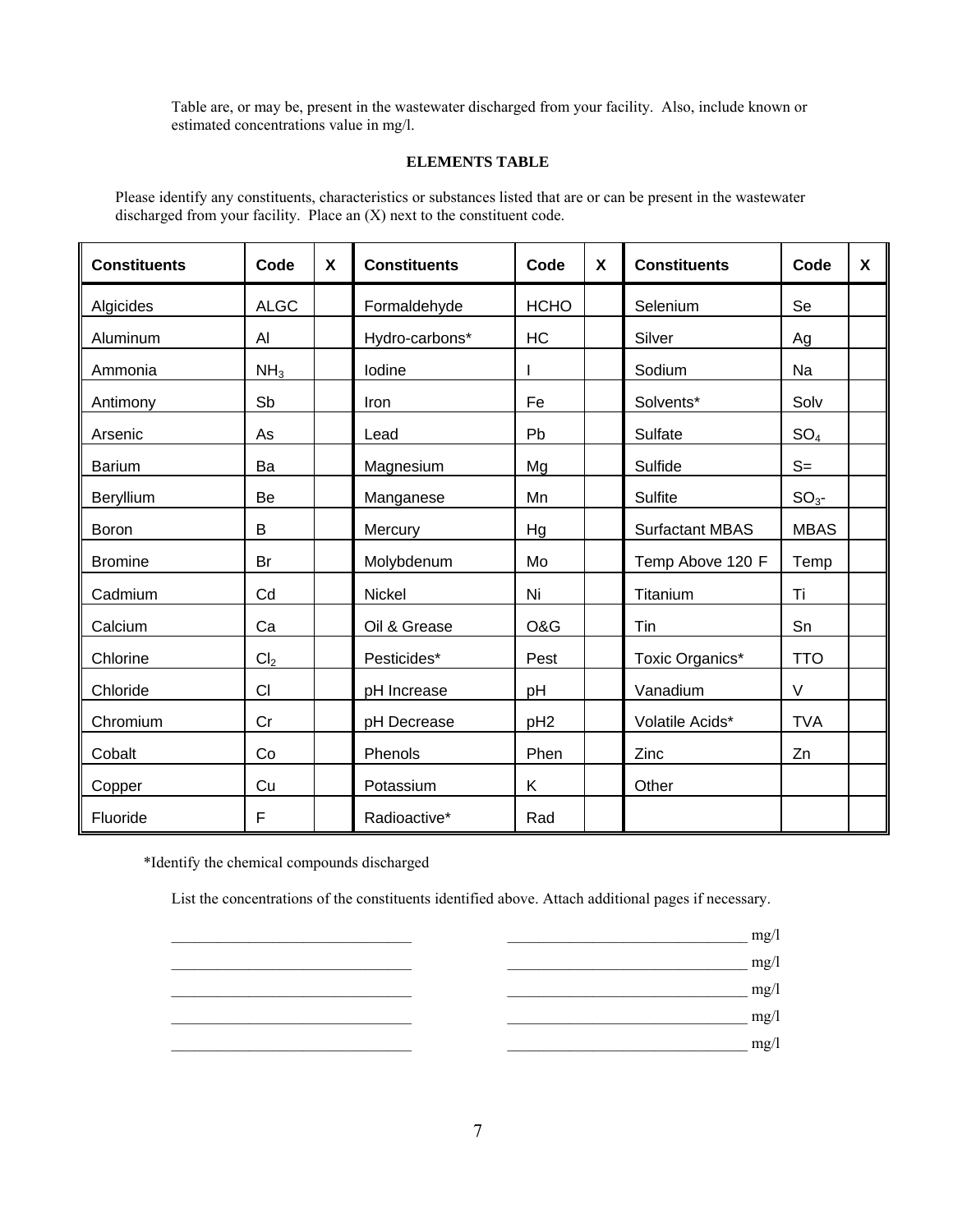#### **VI. WATER SUPPLY**

A. Show the percentage of water provided by the various sources listed:

| <b>Source</b>             | Percentage of<br>your Water<br><b>Usage</b>                                                                                        | <b>Account</b><br>Number(s) | <b>Meter Serial Number</b> | <b>Gallons</b> or<br><b>Cubic Feet /</b><br><b>Multiplier</b> | <b>Calibration Date</b> |
|---------------------------|------------------------------------------------------------------------------------------------------------------------------------|-----------------------------|----------------------------|---------------------------------------------------------------|-------------------------|
| City of<br><b>Modesto</b> |                                                                                                                                    |                             |                            |                                                               |                         |
| <b>On-Site</b><br>Wells * |                                                                                                                                    |                             |                            |                                                               |                         |
| Other                     |                                                                                                                                    |                             |                            |                                                               |                         |
| <b>TOTAL</b>              |                                                                                                                                    |                             |                            |                                                               |                         |
| $\ast$                    | Please provide date the well meter was last calibrated. If it's<br>been over 2 years, please provide a current calibration report. |                             |                            |                                                               |                         |

B. For on-site wells and other sources, how is the flow measured?

C. If your water is supplied by a means other than a single utility with one meter, provide a sketch showing the various water sources and meter locations for your industry. Please provide the sketch as an attachment to this application.

D. If the nature of your industrial process is such that water is produced (e.g. tomato evaporation, etc.) state the quantity in gallons per month. \_\_\_\_\_\_\_\_\_\_\_\_\_\_\_\_\_\_\_\_\_\_\_ g.p.m.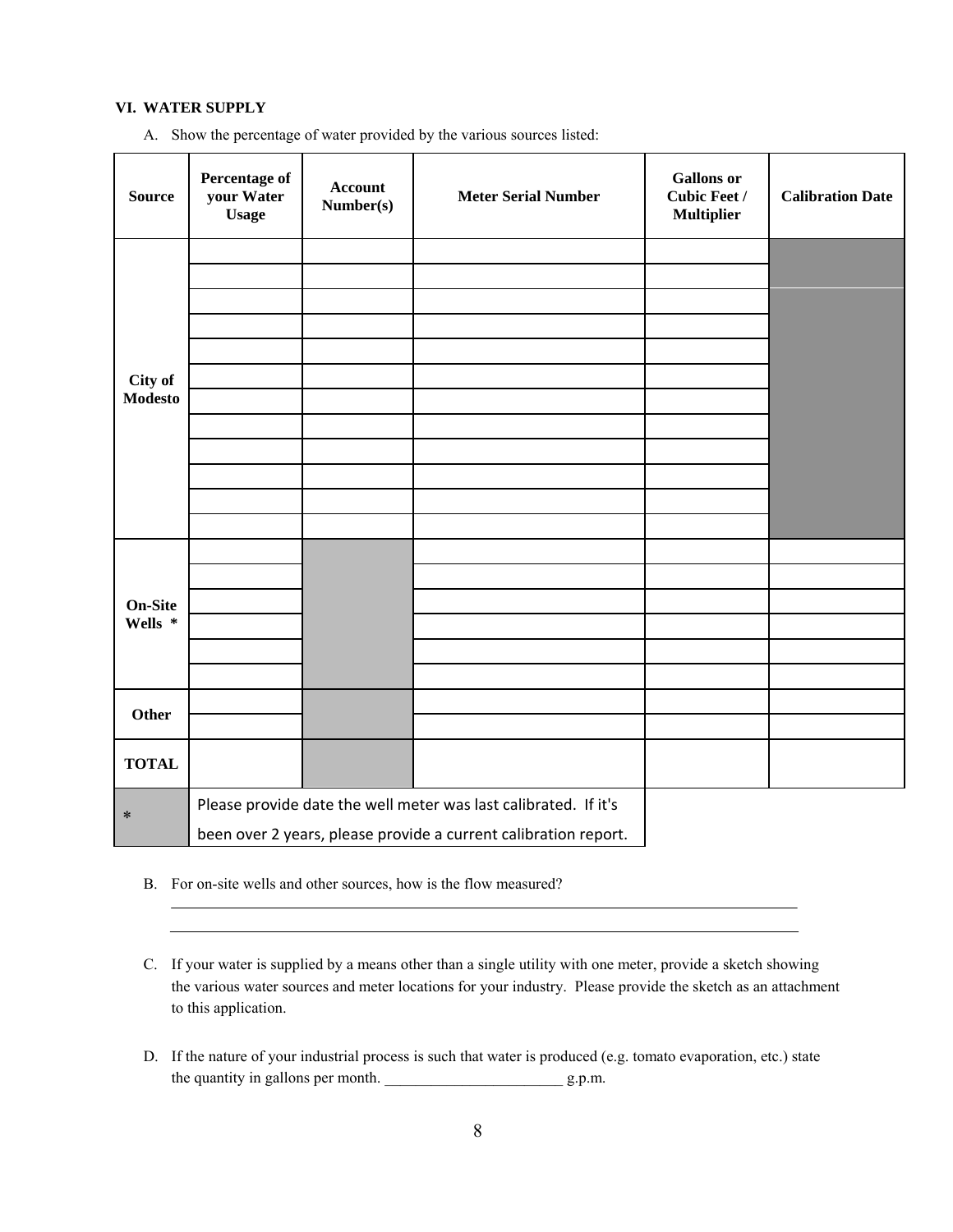## **VII. PRETREATMENT FACILITIES, WASTE DISCHARGE, PIPING**

A. Describe the nature of your pretreatment facilities for each building site. Include information on type and physical characteristics such as, mesh size of screens, overflow rates for sedimentation units, etc.

|           | Description                                                                                     |
|-----------|-------------------------------------------------------------------------------------------------|
|           |                                                                                                 |
|           |                                                                                                 |
|           |                                                                                                 |
|           |                                                                                                 |
|           |                                                                                                 |
|           |                                                                                                 |
| <b>B.</b> | Is the discharged wastewater to the City sewer metered?                                         |
|           | $No_$<br>$Yes$ <sub>__________</sub>                                                            |
|           | If no, explain how your discharge flow is measured.                                             |
|           |                                                                                                 |
|           |                                                                                                 |
|           |                                                                                                 |
|           | If yes, state the kind of meter, model number, multiplier, weir type and exact location.        |
|           |                                                                                                 |
|           |                                                                                                 |
|           | C. Provide the following sanitary fixtures information for determination of domestic discharge: |
|           |                                                                                                 |
|           | Fixture<br>Number on the Plant Site                                                             |
|           | Toilets (water closets)                                                                         |
|           | Wall urinals                                                                                    |
|           | Trough urinals                                                                                  |

Sinks **Sinks** 

Showers

Drinking fountains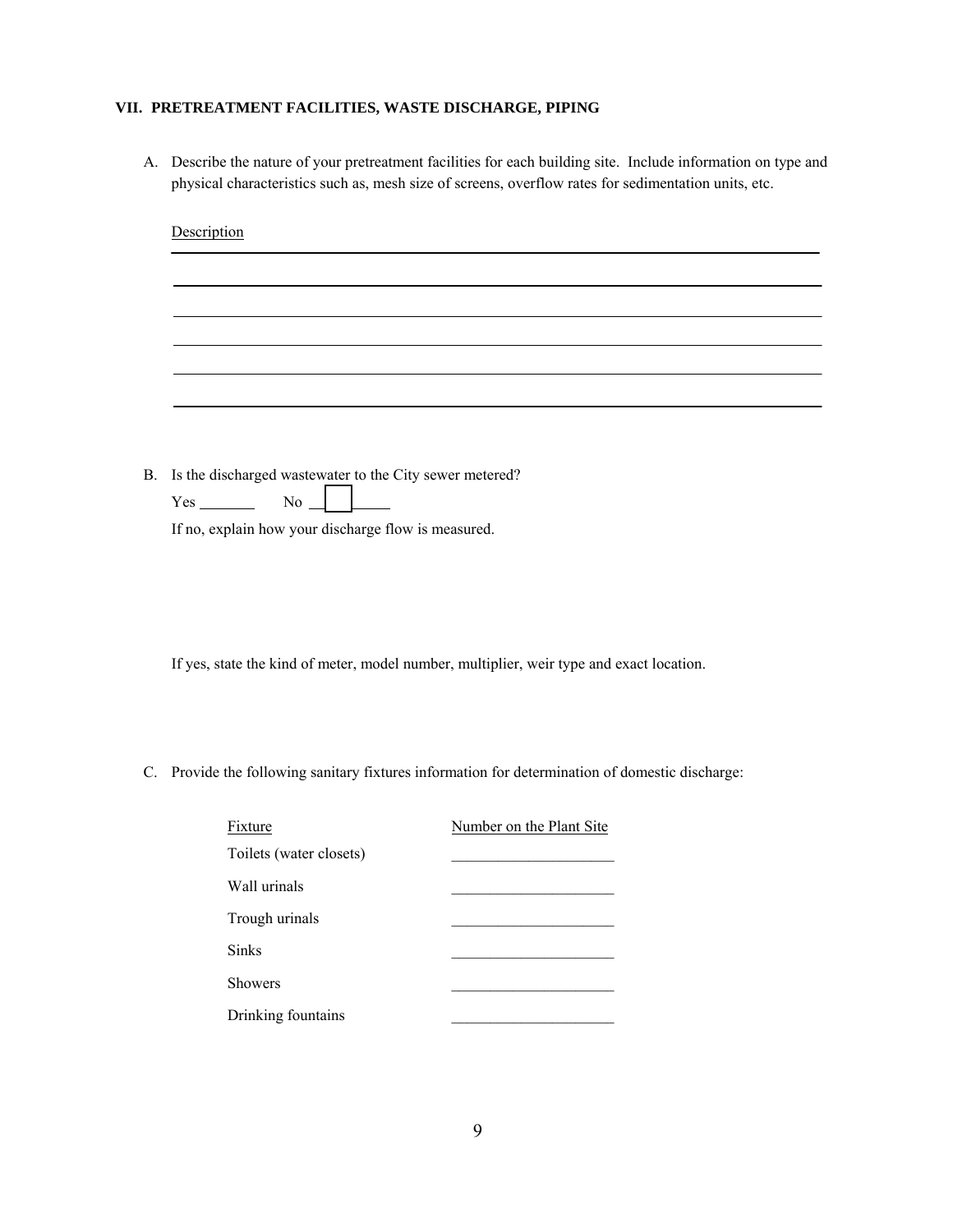#### **VIII. INDUSTRY PRODUCTION PERIOD**

A. Circle the months of the year that production occurs at your facility:

| В. | F             |                  |      | M A M J J A S<br>Circle the days of the week that production occurs at your facility:                          | $\Omega$     | N   |     |
|----|---------------|------------------|------|----------------------------------------------------------------------------------------------------------------|--------------|-----|-----|
|    | Sun           | Mon              | Tues | Wed                                                                                                            | <b>Thurs</b> | Fri | Sat |
| C. |               |                  |      | State the hours that production occurs during the day:<br>(If production hours vary per month, please specify) |              |     |     |
|    |               | Production hours |      | to                                                                                                             |              |     |     |
|    | Cleanup hours |                  |      | to                                                                                                             |              |     |     |
|    |               |                  |      | Total Number of Shifts Worked Per Day:                                                                         |              |     |     |

- D. If your operation is seasonal, describe the seasonal variation in your production:
- E. List the number of people employed by your facility: If the number of employees varies seasonally, denote the variation.

#### **IX. NEW OR MODIFIED PROCESSES OR EQUIPMENT**

A. You are required to complete and submit a facility flow diagram with this Wastewater Discharge Permit Application. Assign a reference number to each source of industrial wastewater discharge. Diagram the flow of each source of wastewater from the start of the activity or process to its termination at the City's sewer connection. The flow diagram should include all connections and sources of process water, cooling tower blowdown, boiler blowdown, sumps, compressor condensate, domestic waste area(s), area(s) for wash down and cleaning, etc. In addition, include the location of any by-pass piping of the pretreatment area. Include this information in the chart below.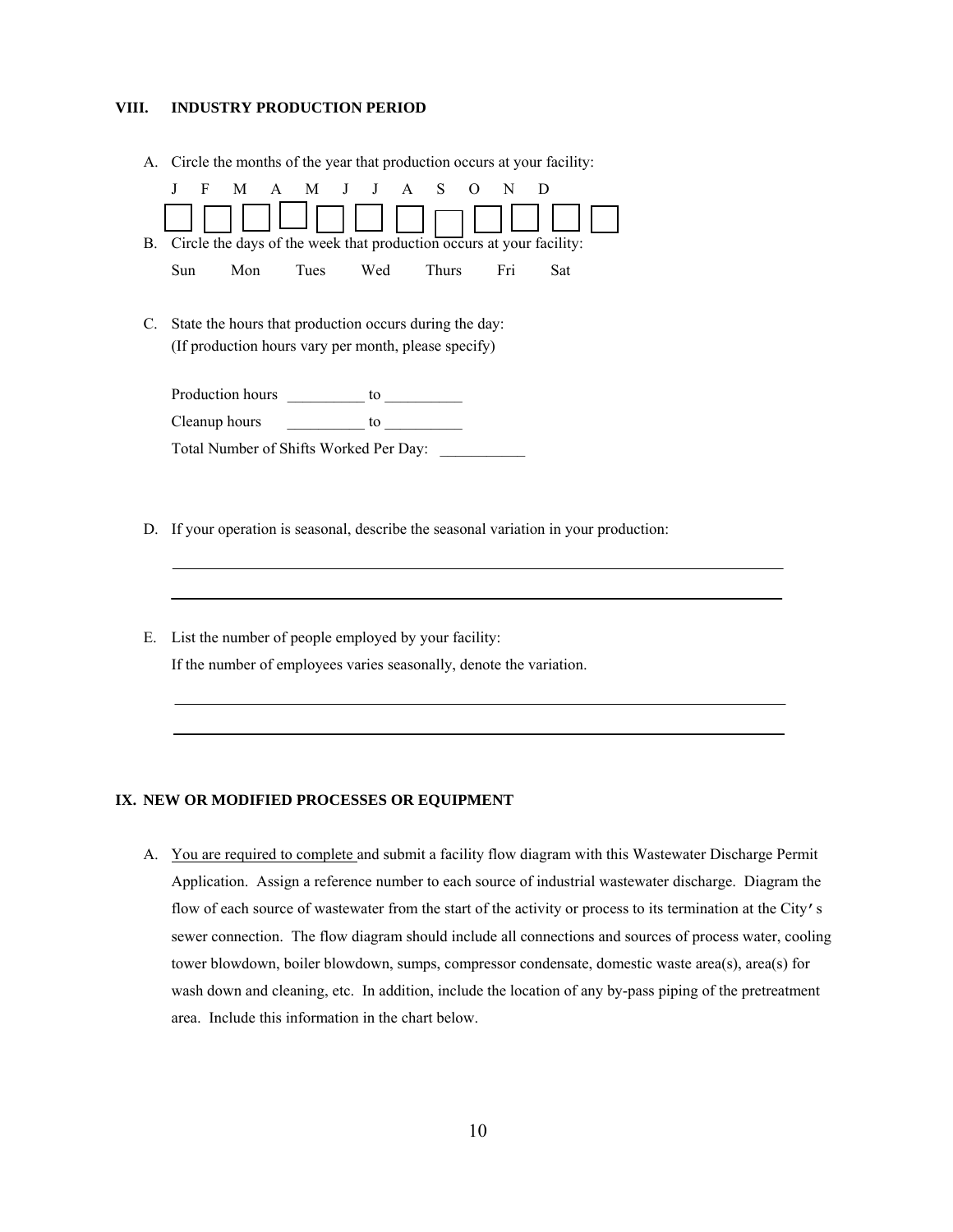| Reference<br><b>Number</b> | <b>Activity/Process</b><br><b>Description</b> | <b>Average Flow</b><br>(g.p.m.) | <b>Max Flow</b><br>(g.p.m.) | <b>Type of Discharge</b><br>(Batch, Continuous, etc.) |
|----------------------------|-----------------------------------------------|---------------------------------|-----------------------------|-------------------------------------------------------|
|                            |                                               |                                 |                             |                                                       |
|                            |                                               |                                 |                             |                                                       |
|                            |                                               |                                 |                             |                                                       |
|                            |                                               |                                 |                             |                                                       |
|                            |                                               |                                 |                             |                                                       |

# **X. WASTE MATERIAL AND RAW MATERIALS LISTINGS**

List all waste materials including liquids, sludges or solids generated and not discharged into the City Sewer Collection System.

| <b>Type of Waste Generated</b> | <b>Volume</b><br>(gal./lbs. per mo.) |           | <b>Disposal Method</b> | <b>Manifest or</b> |
|--------------------------------|--------------------------------------|-----------|------------------------|--------------------|
|                                |                                      | On - Site | Off – Site             | <b>Receipt Y/N</b> |
|                                |                                      |           |                        |                    |
|                                |                                      |           |                        |                    |
|                                |                                      |           |                        |                    |
|                                |                                      |           |                        |                    |
|                                |                                      |           |                        |                    |
|                                |                                      |           |                        |                    |
|                                |                                      |           |                        |                    |

<sup>1.</sup> List the raw materials stored at the industrial Site and attach a copy of chemical inventory located in the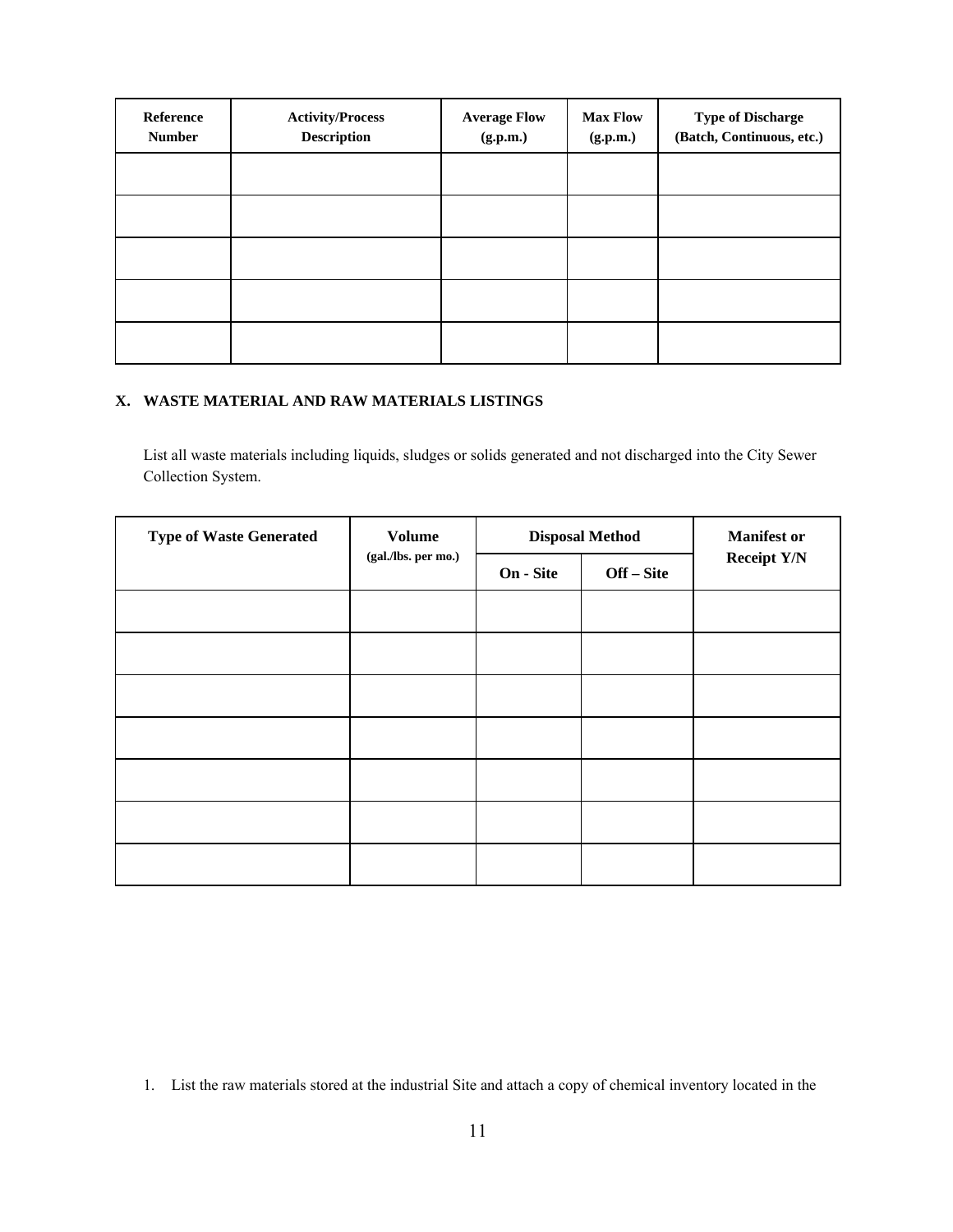County Hazardous Materials Business Plan.

| Name of Material | <b>Quantity in Pounds</b> |  |
|------------------|---------------------------|--|
|                  |                           |  |
|                  |                           |  |
|                  |                           |  |
|                  |                           |  |
|                  |                           |  |
|                  |                           |  |
|                  |                           |  |
|                  |                           |  |
|                  |                           |  |
|                  |                           |  |
|                  |                           |  |
|                  |                           |  |

#### **XI. SPILL PREVENTION**

 $\overline{a}$ 

A. Do you have chemical storage containers, bins, or ponds at your facility?

 $Yes$  No  $\_\_\_\_\_\_\$ 

If yes, please give a description of their location, contents, size, type, and frequency and method of cleaning. Also, indicate in a diagram or comment on the proximity of these containers to a sewer or storm drain.

B. Do you have floor drains in your manufacturing or chemical storage area(s)?

Yes No No If yes: Where do they discharge?

C. If you have chemical storage containers, bins, or ponds in manufacturing area, could an accidental spill lead to a discharge to: (check all that apply).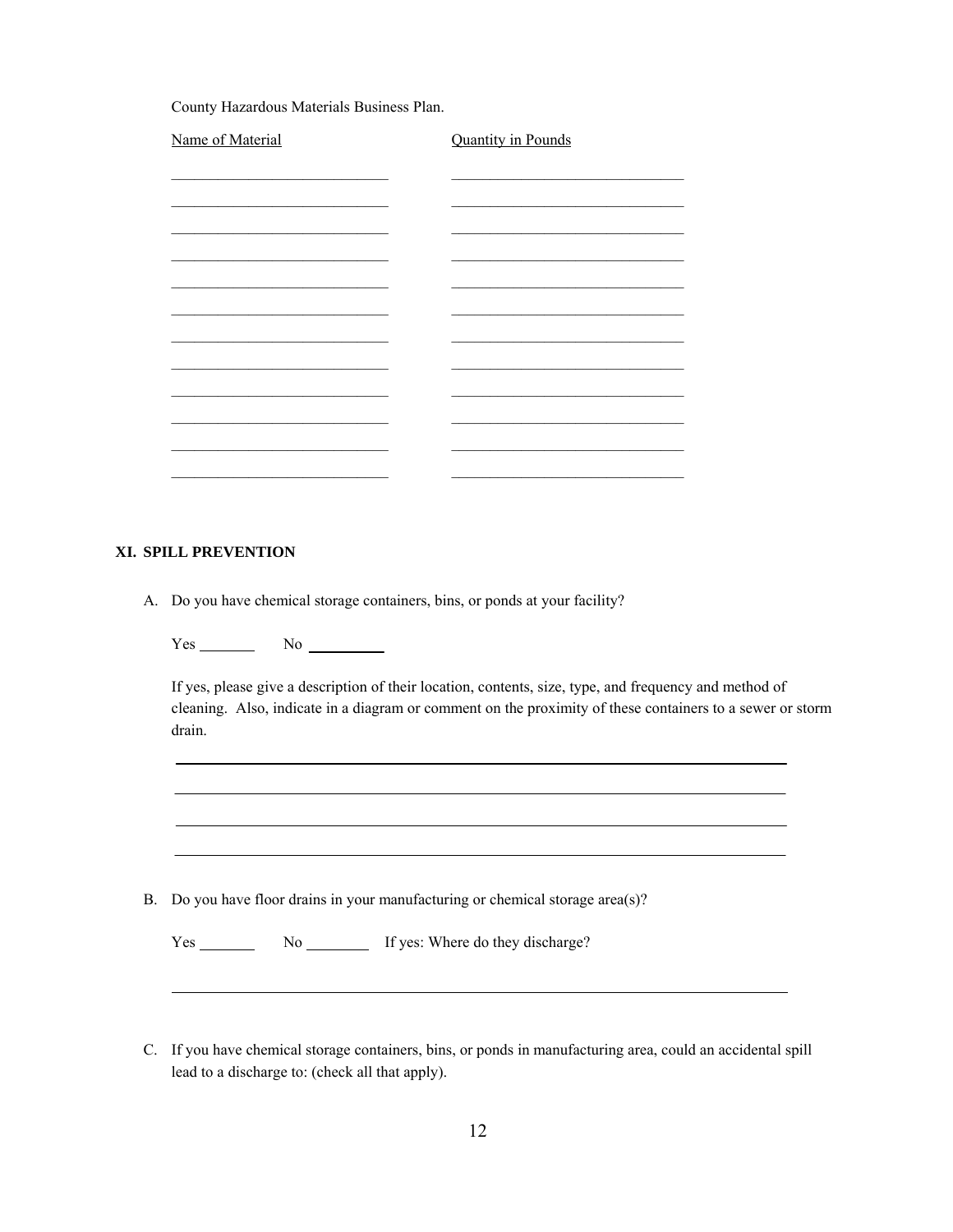| An onsite disposal system                                        |
|------------------------------------------------------------------|
| Public sanitary sewer system (e.g. through a floor drain)        |
| Storm drain                                                      |
| To ground                                                        |
| Other, specify:                                                  |
| Not applicable, no possible discharge to any of the above routes |

D. Do you have an accidental spill prevention plan (ASPP) to prevent spills of chemicals or slug discharges from entering the Control Authority's collection systems?



E. Please describe below the last spill event that occurred and remedial measures taken to prevent reoccurrence.

# **XII. Stormwater**

Industrial Users may be required to have an NPDES Stormwater Permit issued by the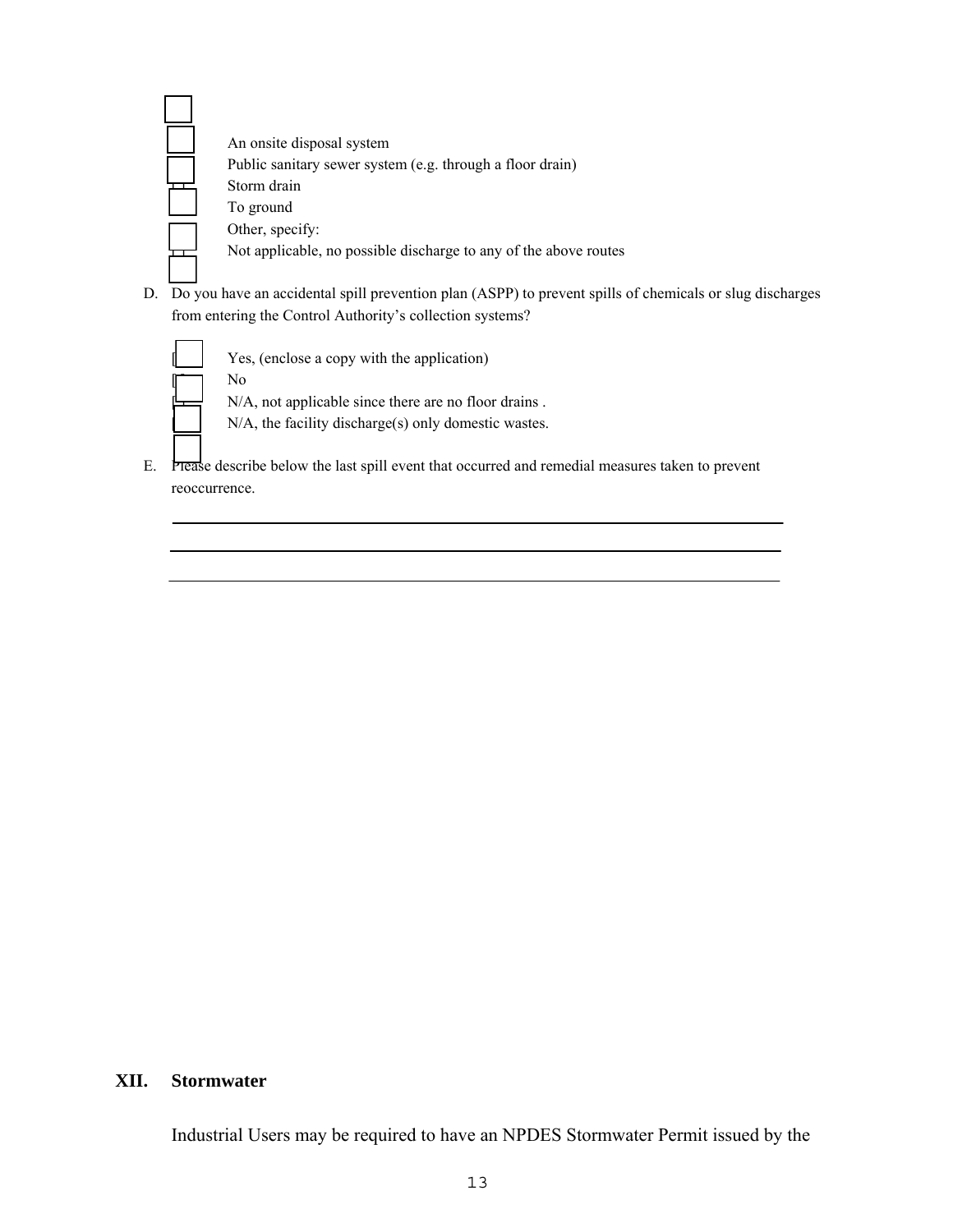Regional Water Quality Control Board (RWQCB). What is the status of your facility in the State Industrial Stormwater Program? Please check the appropriate box.

| Notice of Intent (NOI) has been filed with the RWQCB. I have attached a copy |
|------------------------------------------------------------------------------|
| of the NOI to this application.                                              |

Non-Exposure Certification (NEC) has been filed with the RWQCB. I have attached a copy of the NEC to this application.

Stormwater Pollution Prevention Plan (SWPPP) is currently on file.

I will contact the RWQCB and complete the forms necessary to comply with the State Industrial Stormwater Program requirements. RWQCB telephone number is (916) 255-3000.

SWRCB web-site: http**://www.swrcb.ca.gov/stormwtr/industrial.html**

# **CERTIFICATION STATEMENT**

1. *Signatory Requirements* - 40 CFR 403.12 (k)(3)(1)

This certification must be completed by a responsible corporate officer such as, the president, secretary,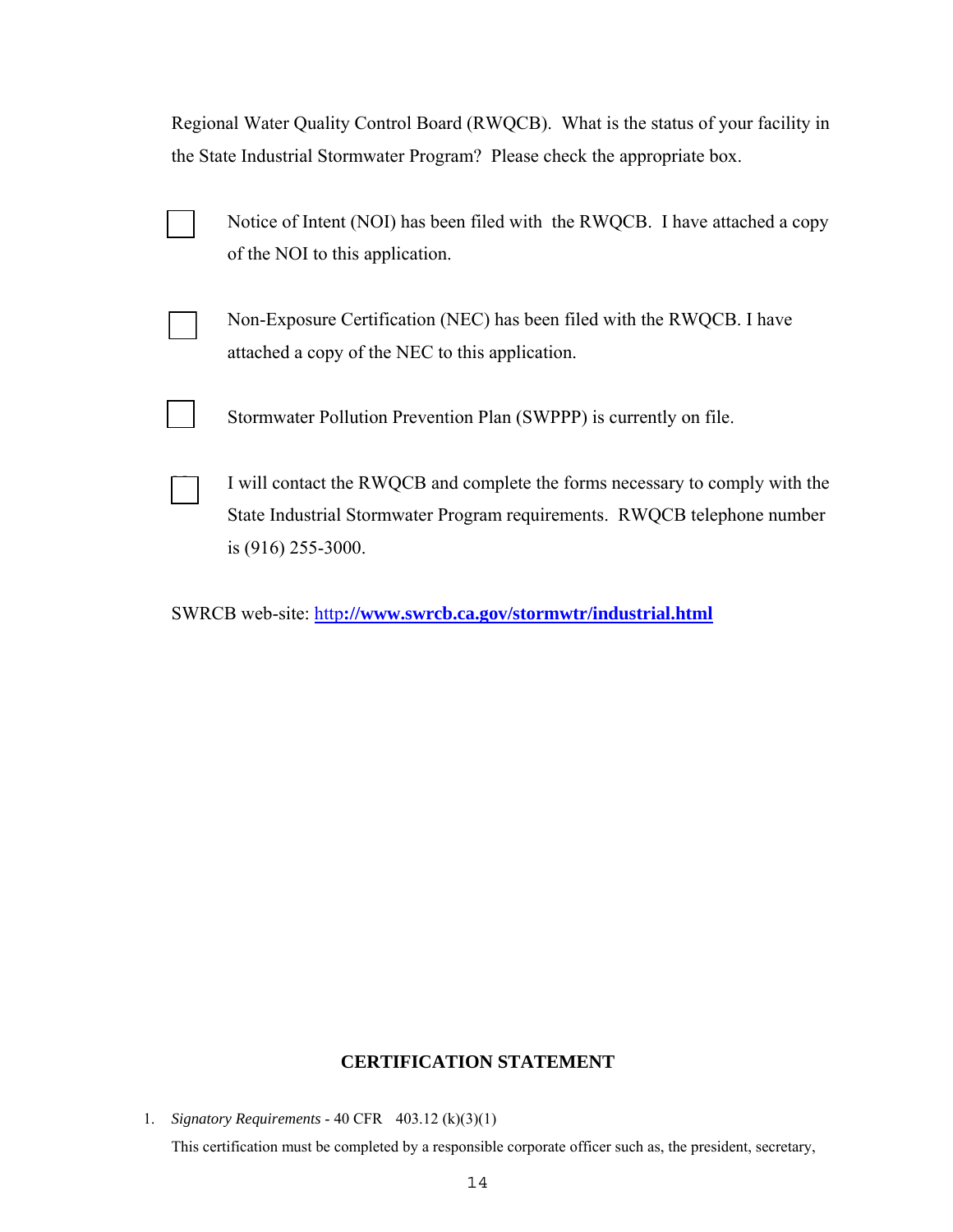treasurer, or vice-president of the corporation in charge of a principal business function, or any other person who performs similar policy or decision-making functions.

2. *Certification* - 40 CFR 403.12(b)(6)

I certify under penalty of law that this document and all attachments were prepared under my direction or supervision in accordance with a system designed to assure that qualified personnel properly gather and evaluate the information submitted. Based on my inquiry of the person or persons who manage the system, or those persons directly responsible for gathering the information, the information submitted is, to the best of my knowledge and belief, true, accurate and complete. I am aware that there are significant penalties for submitting false information, including the possibility of fine and imprisonment for knowing violations.

Date:

| Signature of authorized company official: |
|-------------------------------------------|
|                                           |
| Print name of company official:           |
|                                           |
| Title of authorized company official:     |
|                                           |

#### **Please submit this report to:**

Utilities Department Environmental Compliance Section 1221 Sutter Ave. Modesto, CA 95351 Phone (209) 577-6377 Fax (209) 577- 6290

# **INDEMNIFICATION STATEMENT**

#### *1. Signatory Requirements*

This certification must be completed by a responsible corporate officer such as, the president, secretary, treasurer, or vice-president of the corporation in charge of a principal business function, or any other person who performs similar policy or decision-making functions.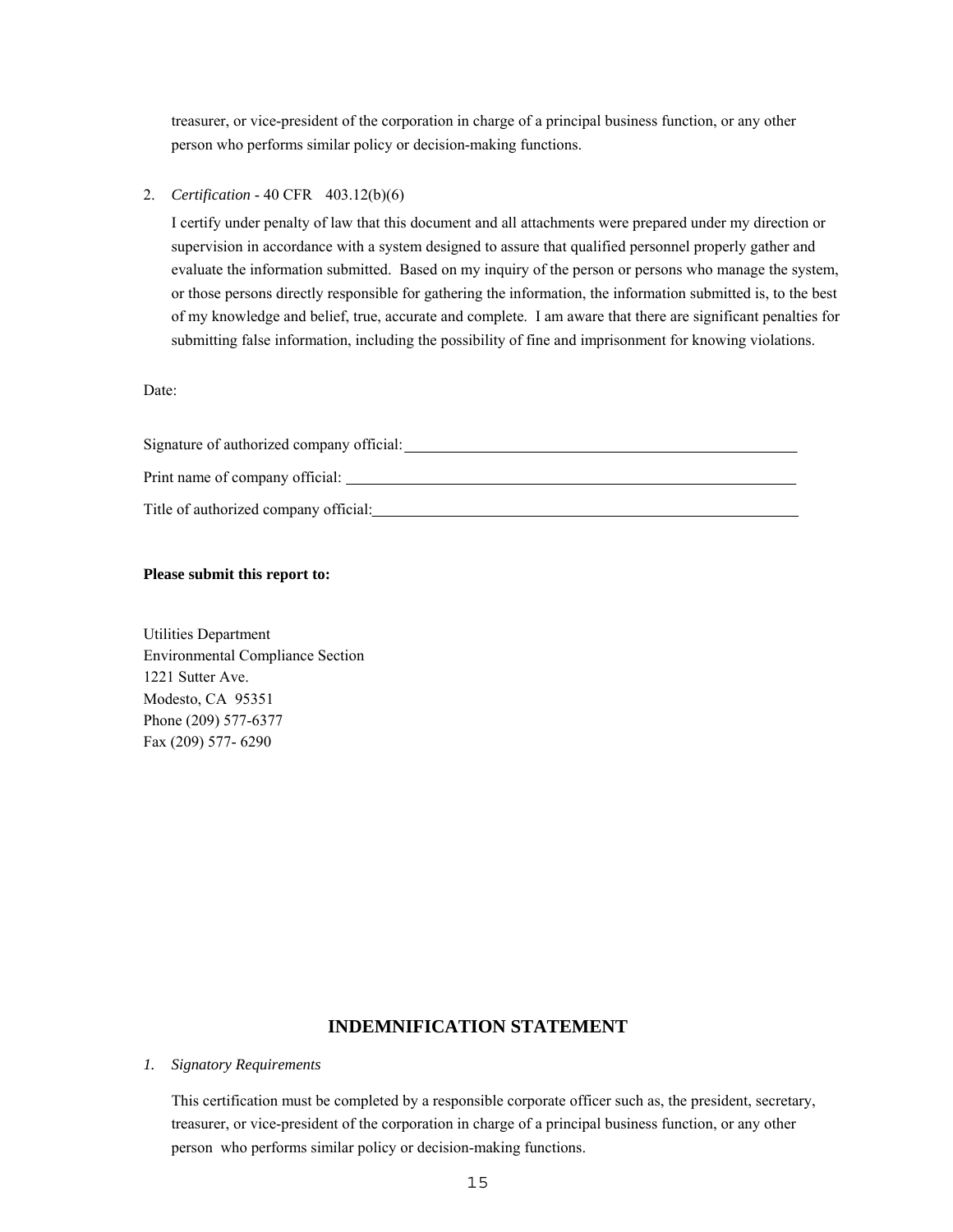## 2. *Indemnification*

I further agree, if this permit is issued, that all the provisions of the Municipal Code relating to Industrial Waste will be complied with, and I hereby agree to save harmless the City of Modesto against all liabilities, judgments, costs and expenses which may in any way accrue against said City as a result of the granting of this permit, and will in all things strictly comply with the conditions of this permit. However, this indemnification agreement shall not extend to any liability, judgment, costs, or expenses that may result from any negligent act committed by the City or any of its agents, representatives, or employees.

Date:

Signature of authorized company official:

Print name of company official:

Title of authorized company official:

## **Please submit this report to:**

Utilities Department Environmental Compliance Section 1221 Sutter Ave. Modesto, CA 95351 Phone (209) 577-6377 Fax (209) 577- 6290